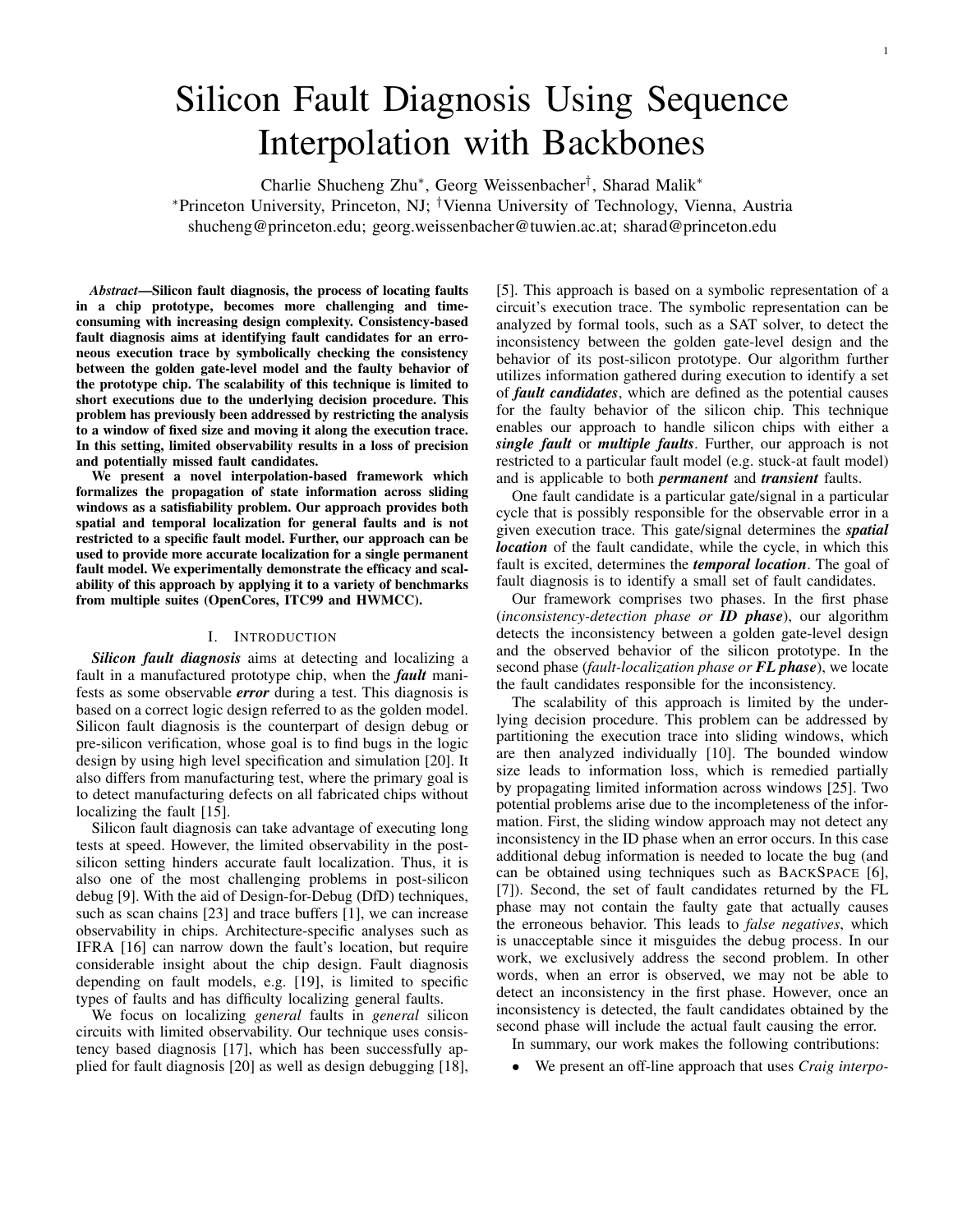*lation* (See Section II-C) to successfully identify a small set of fault candidates in post-silicon sequential circuits with low observability.

- We prove that if an inconsistency is successfully detected in the first phase, the set of fault candidates returned by the second phase is guaranteed to contain the actual fault (if it is a single fault) or at least one of the actual faults (if there are multiple faults).
- Our methodology is not restricted to a particular fault model. An assumption for the fault's type is not necessary in our algorithm. The faulty chip can have unknown fault types, which can be either a permanent fault or a transient fault, as well as a single fault or multiple faults.
- For any type of fault, our approach can identify both spatial and temporal locations for the faults simultaneously. This is achieved by using sequence interpolation to construct a trace showing how a fault propagates and results in erroneous behavior.
- For a single permanent fault assumption, our framework can further reduce the set of fault candidates.
- Our algorithm significantly reduces the number of fault candidates. Experiments show that the spatial locations of general faults can be reduced by an average of 93.9% of the original circuit size. For single permanent faults, the reduction rate is increased to more than 99.4%.
- Our window-sliding approach is an iterative procedure, which is scalable to large circuits by making the size of the sliding window adjustable in our framework. The scalability of our approach is demonstrated by a variety of experiments. The largest sequential circuit tested has nearly one hundred thousand gates.

Below, we highlight our contributions relative to previous work in the field of fault diagnosis and fault localization:

- Interpolation is successfully used in model checking [14], and recently to propagate error information across sliding windows in the context of design debugging [10], where full observability is guaranteed. Our work, in contrast, targets silicon fault diagnosis with limited observability.
- In [20] and [21], Boolean satisfiability and unsatisfiable cores are applied to perform debugging. However, they do not partition the formula representing the execution, leading to scalability problems when the techniques are applied to fault diagnosis with long error traces.
- The approach presented in [25] identifies inconsistencies between a golden netlist design and the silicon behavior. It uses a MAX-SAT solver to identify a subset of the RTL design as the fault candidates. Although this subset is one possible explanation for the inconsistency, there is no guarantee that this subset includes the actual fault. In contrast, our approach guarantees to locate the actual fault (if it is a single fault) or at least one of the actual faults (if there are multiple faults).
- The BACKSPACE approach [7], [6] extracts error traces from repeated executions, but does not address fault localisation at the gate level. The approach in [19] based on BACKSPACE localizes faults with high accuracy, but depends on a given fault model. Without a fault model,

e.g. stuck-at fault model in [19], the pre-image of a state cannot be computed. In contrast, our approach does not require a fault model. Also, our approach provides better scalability and is able to locate faults in 100 times larger sequential circuits.

IFRA [16] is a processor specific technique focusing on electrical bugs, requiring detailed knowledge of the circuit under debug. Our approach, on the other hand, works for arbitrary circuits.

#### II. PRELIMINARIES

#### *A. Notation and Basic Definitions*

A *combinational Boolean circuit* C is a directed acyclic graph over the nodes N, with n input nodes  $\{i_1, \ldots, i_n\} \subseteq N$ of in-degree zero, m output nodes  $\{o_1, \ldots, o_m\} \subseteq N$  of outdegree zero, and a set of gates  $\{g_1, \ldots, g_j\} \subseteq N$ , each of which corresponds to one of the Boolean functions  $+$  (OR),  $\cdot$  (AND), and negation.  $C$  represents a Boolean function of type  $\mathbb{B}^n \to \mathbb{B}^m$  mapping *n* input signals to *m* output signals. Our technique can handle arbitrary gate types. Simple gates are used here for ease of exposition.

In a *sequential circuit*, the outputs depend on both the input signals and the state represented by the latches  $\{r_1, \ldots, r_l\} \subseteq$ N of in-degree one, whose outgoing edges and incoming edges are connected via a combinational circuit  $C$ . The function  $C$ :  $\mathbb{B}^{n+l} \to \mathbb{B}^{m+l}$  maps the input signals and the state of the execution cycle  $t$  to outputs and a successor state of cycle  $t$ .

By replicating the combinational part  $C$  of a sequential circuit  $k$  times (where each instance  $C_t$  represents a cycle t) and connecting the outgoing edges of the latches in  $C_t$ with the respective incoming edges of the latches in  $C_{t+1}$ (for  $1 \leq t \leq k$ ), we obtain an *iterative logic array* (ILA) of length  $k$  [2]. In the resulting combinational circuit, we use a superscript to indicate the cycle of a node, and define a *surjective function*  $\nu$  which maps each  $i_i^t$ ,  $o_i^t$ ,  $r_i^t$  and  $g_i^t$  to the corresponding  $i_i, o_i, r_i, g_i \in N$  in the original circuit C.

An (unquantified) *Boolean formula* is built from variables, operators  $(+, \cdot, \Rightarrow, =,$  negation), and parentheses. A *literal* is either a variable  $x$  or its negation  $\overline{x}$ . A *clause* is an OR of literals, and a *product term* is an AND of literals. A formula F is *satisfiable* if there exists an assignment of Boolean values to its variables such that  $F$  evaluates to 1, and *unsatisfiable* otherwise. Let F be a product of clauses. Any unsatisfiable subset of F's clauses forms an *unsatisfiable core* (or *UNSAT core*), and a *minimal* unsatisfiable core if the set is minimal [12], [21]. Each assignment that satisfies a formula can be represented as a product term containing  $x$ if x maps to 1 and  $\overline{x}$  if x maps to 0. The **backbone** of a satisfiable formula is the set of literals which evaluate to 1 in all satisfying assignments [25].

Every sequential circuit C corresponds to a Boolean relation  $R: \mathbb{B}^{n+l} \times \mathbb{B}^{m+l}$  encoding the graph of the function  $C$ :  $\mathbb{B}^{n+l} \to \mathbb{B}^{m+l}$ . Each input, output, and latch in C corresponds to a Boolean variable, and each gate corresponds to a Boolean operation in R. By introducing fresh variables  $n_1, \ldots, n_h$  that represent the output signals of gates, each gate (and circuit) can be represented as a product of clauses [22], which is called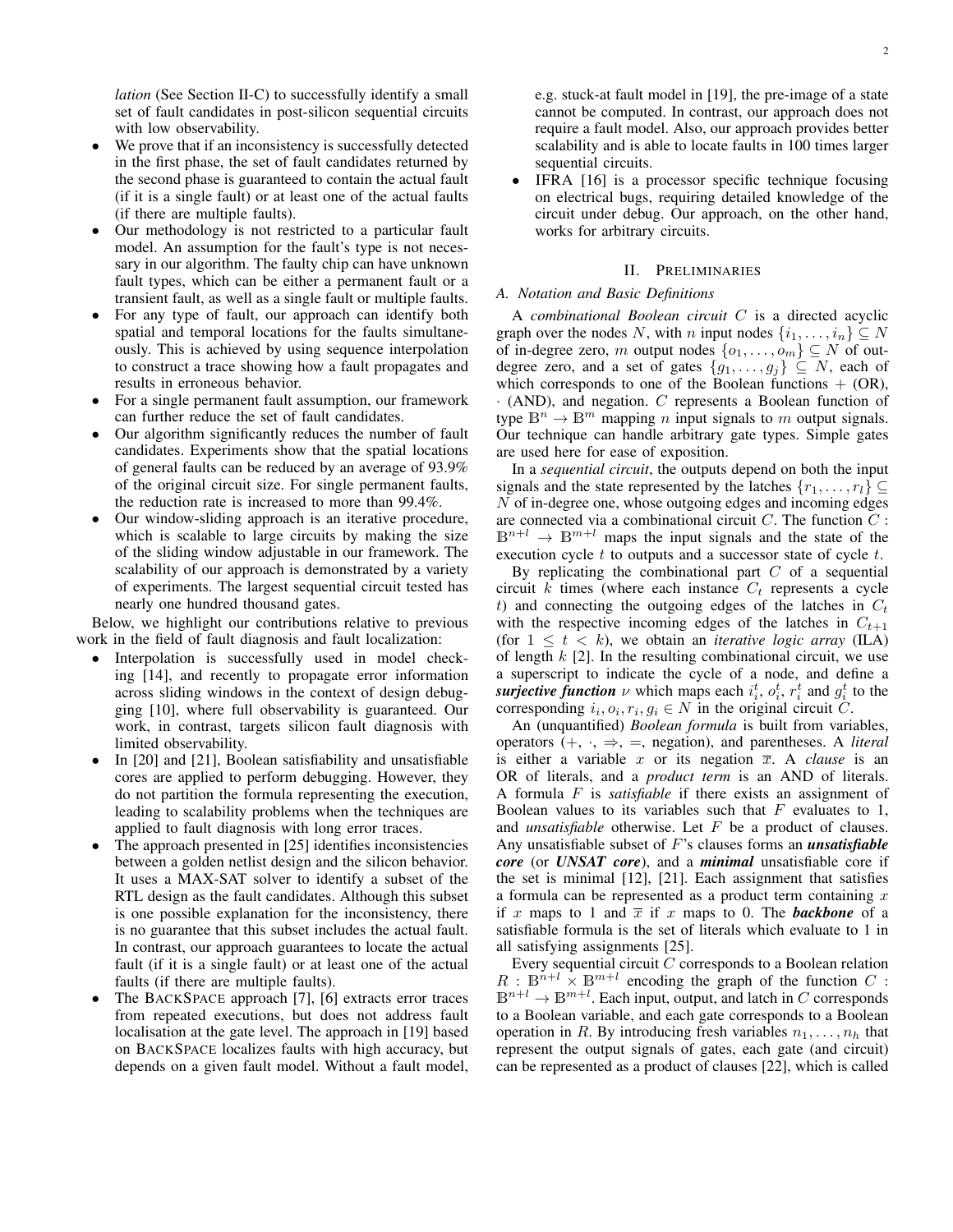

Fig. 1: Single-cycle diagnosis of a sequential circuit

*conjunctive normal form* or *CNF*. Let R be the encoding of the combinational part  $C$  of a sequential circuit. The following Boolean relation encodes the corresponding ILA of length  $k$ :

$$
\prod_{t=0}^{k-1} R\left(\begin{array}{c} i_1^t, \dots, i_n^t, r_1^t, \dots, r_l^t, o_1^t, \dots, o_m^t, \\ n_1^t, \dots, n_h^t, r_1^{t+1}, \dots, r_l^{t+1} \end{array}\right) \tag{1}
$$

We define a *surjective function*  $\gamma$  which maps a clause in Formula 1 to a particular gate in a particular cycle of the ILA. This function  $\gamma$ , when combined with function  $\nu$ , maps clauses in a formula to gates in the original circuit.

A *crash state* is a state in the execution trace in which an error is observed (e.g. a system hang or property violation occurs). We assume that when a crash state is encountered, the chip's execution stops and signals in the *scan chain* (full state information from crash state) and *trace buffers* (partial state information for a number of cycles) are available [1].

#### *B. Consistency Based Diagnosis*

For a k-cycle execution on a sequential circuit, the observed outcome can be represented as a product term  $P$  over the variables of Formula 1. If the product of Formula 1 and P is unsatisfiable, there are two possible explanations: (a)  $P$ is the *expected* outcome according to the specification of the circuit, and Formula 1 is derived from a faulty implementation, and (b) Formula 1 encodes the circuit's golden model, and P represents a execution of a faulty silicon prototype. In fault diagnosis, we consider the second scenario [20].

*Consistency based diagnosis* [17] is an approach that identifies fault candidates which cause the unsatisfiability. Recent realizations of this technique are based on partial *maximum satisfiability* (MAX-SAT) solvers and *minimal correction sets* (MCS). Each MCS is an irreducible hitting set of the set of minimal unsatisfiable cores [12]. In other words, each clause of each minimal unsatisfiable core is part of some MCS. To avoid missing a fault, it is necessary to consider *all* MCSs [13], which is computationally expensive. By applying  $\gamma$  (see Section II-A) to these MCSs, we obtain the temporal and spatial location of the fault candidates in the ILA. This set of fault candidates covers *all* gates that contribute to a minimal unsatisfiable core. Therefore, our approach aims at finding small unsatisfiable cores rather than MCSs.

*Example 1: Figure 1a shows a simple sequential circuit with two latches*  $r_0$  *and*  $r_1$ *. Figure 1c depicts the corresponding*  *single-cycle ILA, with the following Boolean encoding:*

$$
(r_0^1 = i_0^0 \cdot r_0^0) \cdot (r_1^1 = n^0 + r_0^0) \cdot (n^0 = i_1^0 \cdot r_1^0) \tag{2}
$$

*To avoid clutter, we omit the encoding as CNF. In Figure 1b, gate* g<sup>3</sup> *has been replaced with a blackbox, which can represent any type of fault, including permanent and transient faults. As a consequence, the logic value in* r 1 <sup>1</sup> *may be corrupted. Assume the corrupted value of* r 1 <sup>1</sup> *becomes 1. This fact, as well as the initial state and the input values are encoded in the product* term  $\overline{r_0^0} \cdot \overline{r_1^0} \cdot \overline{i_0^0} \cdot \overline{r_1^1} \cdot \overline{r_1^1}$ . The product of (2) and this term *is unsatisfiable, and*

$$
(r_1^1 = n^0 + r_0^0) \cdot (n^0 = i_1^0 \cdot r_1^0) \cdot (\overline{r_0^0}) \cdot (r_1^1) \cdot (\overline{i_1^0}) \tag{3}
$$

*the unique minimal unsatisfiable core. The product becomes satisfiable if* either  $(r_1^1 = n^0 + r_0^0)$  *or*  $(n^0 = i_1^0 \cdot r_1^0)$ *is dropped, suggesting that either*  $g_2$  *or*  $g_3$  *is at fault in this single cycle execution. Note that this consistency based diagnosis is independent of a fault model and gives all possible fault candidates that may be responsible for the inconsistency between chip's design and behavior.*

### *C. Sequence Interpolation*

Let  $A$  and  $B$  be a pair of Boolean formulas whose product is unsatisfiable. By *Craig's interpolation theorem*, there exists a Boolean formula  $I$  which is implied by  $A$  and inconsistent with B (i.e.  $1 \cdot A \Rightarrow I$  and  $I \cdot B \Rightarrow 0$ ), such that all variables that occur in  $I$  also occur in  $A$  as well as in  $B$ . Then  $I$  is an *interpolant* of  $(A, B)$ . Interpolants are not unique. Let  $I_1$  and  $I_2$  be interpolants of  $(A, B)$ . Then  $(I_1 + I_2)$  as well as  $(I_1 \cdot I_2)$ are interpolants of  $(A, B)$ .

Given k formulas  $A_{k-1}, \ldots, A_0$  whose product is unsatis*fiable*, a *sequence interpolant* comprises formulas  $I_k, \ldots, I_0$ such that  $I_k = 1$ ,  $I_{t+1} \cdot A_t \Rightarrow I_t$  for  $0 \le t < k$ , and  $I_0 = 0$ . Moreover, all variables that occur in  $I_t$  occur in  $A_{k-1}, \ldots, A_t$ as well as in  $A_{t-1}, \ldots, A_0$  (for  $1 \leq t < k$ ).

#### III. SLIDING WINDOWS AND FAULT LOCALIZATION

## *A. Sliding Windows for Limited Observability*

In Example 1, we assumed that the inputs, outputs, and latches are fully observable. In the post-silicon setting, however, we need to rely on trace buffers and scan chains, which are only able to record a fraction of the execution history, resulting in weaker constraints. Assume that the literal  $\overline{r_0^0}$  is not observable in the silicon chip and thus dropped from the product term in Example 1. Since this literal is part of the minimal unsatisfiable core in Formula 3, the diagnosis fails.

This problem can be addressed by considering an ILA of greater length, as demonstrated in the following example.

*Example 2: Consider an ILA of length four for the circuit in Figure 1a. The corresponding instance of Formula 1 is*

$$
\prod_{t=0}^{3} \left( \left( r_0^{t+1} = i_0^t \cdot r_0^t \right) \cdot \left( r_1^{t+1} = n^t + r_0^t \right) \cdot \left( n^t = i_1^t \cdot r_1^t \right) \right) \tag{4}
$$

We assume that the final state  $(r_0^{t+4}) \cdot (r_1^{t+4})$  of the execution *of the faulty circuit from Example 1 has been recorded using a*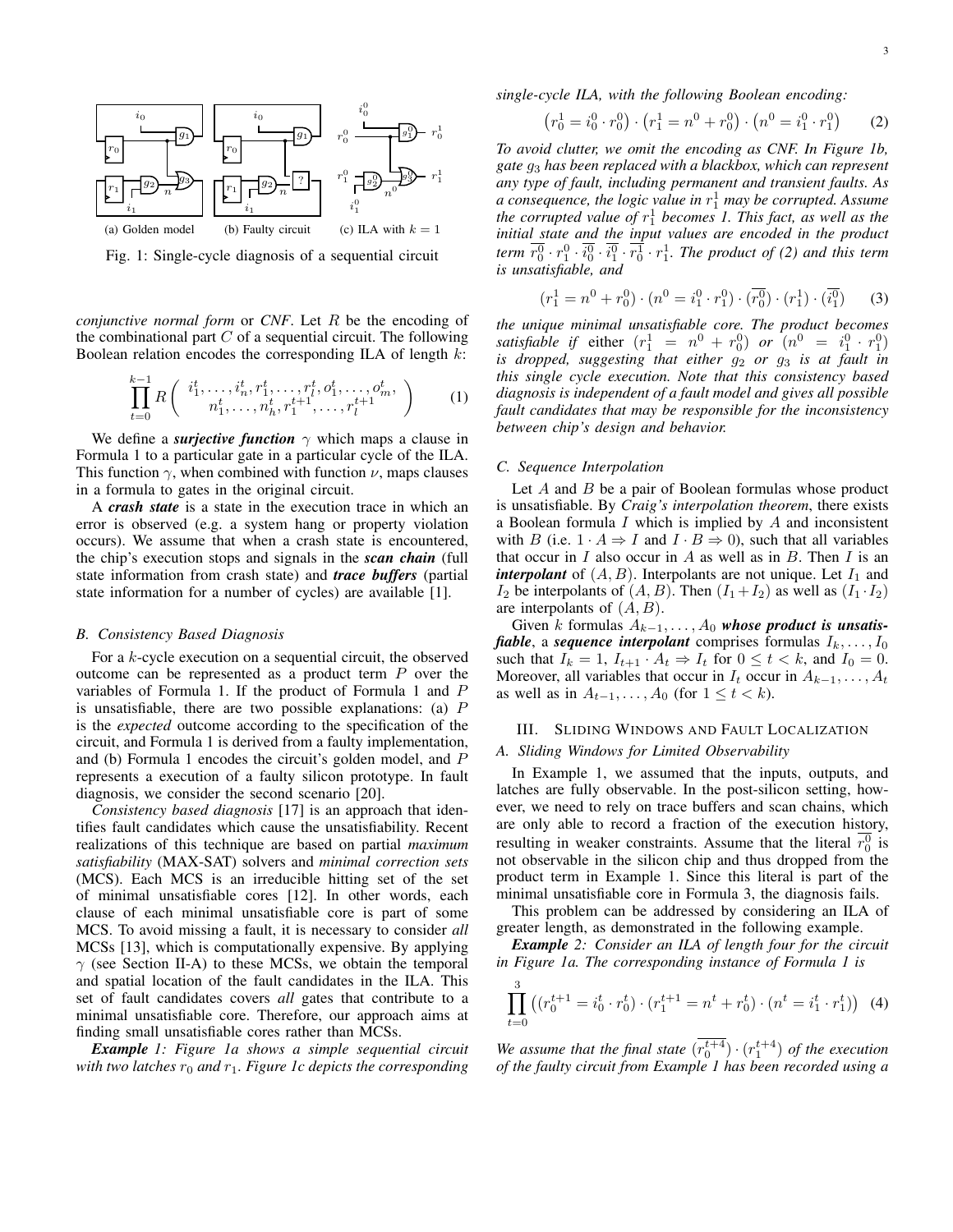

Fig. 2: Minimal unsatisfiable core of the four-cyle ILA

*scan chain, and that the inputs*  $(i_0^0) \cdot (i_1^0) \cdot (i_0^1) \cdot (i_1^1) \cdot (i_0^2) \cdot (i_1^2) \cdot$  $(i_0^3)(i_1^3)$  are known. The nodes derived from the corresponding *minimal unsatisfiable core*

$$
\begin{array}{c} (r_0^1=i_0^0\cdot r_0^0)\cdot (r_0^2=i_0^1\cdot r_0^1)\cdot (r_0^3=i_0^2\cdot r_0^2)\cdot\\ (r_1^4=n^3+r_0^3)\cdot (n^3=i_1^3\cdot r_1^3)\cdot (i_0^0)\cdot (i_1^3)\cdot (r_1^4) \end{array}
$$

*are marked in the ILA in Figure 2; each gate in the marked area constitutes a viable fault candidate, which refers to a particular gate (spatial location) in a particular cycle (temporal location).*

We use  $B_t(i_1^t, \ldots, i_n^t, o_1^t, \ldots, o_m^t, r_1^{t+1}, \ldots, r_l^{t+1})$  to encode the partially observed signals of cycle  $t$ . The formula encoding the corresponding constrained ILA for a *window* starting from cycle  $t_0$  and with length k is:  $W_{t_0}^k =$ 

$$
\prod_{t=t_0}^{t_0+k-1} \frac{R\left(\begin{array}{c}i_1^t, \dots, i_n^t, r_1^t, \dots, r_l^t, o_1^t, \dots, o_m^t, \\n_1^t, \dots, n_h^t, r_1^{t+1}, \dots, r_l^{t+1} \end{array}\right)}{B_t(i_1^t, \dots, i_n^t, o_1^t, \dots, o_m^t, r_1^{t+1}, \dots, r_l^{t+1})}
$$
(5)

assuming that the initial state  $r_1^{t_0}, \ldots, r_l^{t_0}$  is unconstrained.

In the setting of Example 2, the corresponding instantiation is  $W_0^4$ . In that particular example, we need to consider an ILA of length at least four to locate the fault, since the instances  $W_{4-k}^k$  with  $1 \leq k \leq 3$  are satisfiable.

In practice, the length  $k$  required to obtain an unsatisfiable core can be large, especially if the available state information is sparse. The maximum  $k$  we can consider is limited by the scalability of contemporary SAT solvers (e.g. [4]). This problem motivated the idea of moving a *sliding window* with fixed length backwards from a crash state along the execution trace. This is effectively splitting the ILA [10], [25]. Formally, for an execution trace of length  $c$  and a window of fixed length k, this amounts to analysing the instances  $W_{i-k}^k$  for  $k \leq i \leq c$ .

In general, this approach fails unless information is propagated between the windows. In Example 2, for instance, all formulas  $W_{i-2}^2$ ,  $i \in \{2,3,4\}$  are satisfiable (see Section IV). While the missing information may potentially be obtained by observing additional executions of the circuit [6], [7], we restrict ourselves to the constraints that can be derived *statically* from the windows  $W_{i-k}^k$  by symbolic reasoning. In the following, we use sequence interpolants to characterise the information required to find an unsatisfiable core.

# *B. Extracting the Unsatisfiable Core from Overlapping Windows Using Sequence Interpolant*

Given an unsatisfiable formula  $W_0^c$ , which represents the entire ILA, let us consider a sequence of  $c-k+1$  overlapping

windows  $W_i^k$  for  $0 \le i \le c-k$ . Consecutive overlapping windows  $W_{i-1}^k$  and  $W_i^k$  share all the variables  $i^t, o^t, n^{\overline{t}}, r^{\overline{t}}, r^{t+1}$ for  $i \leq t \leq i + k - 1$ . Since the entire formula  $W_0^c$  is unsatisfiable, we can find a sequence interpolant,  $I_{c-k+1}, \ldots, I_0$ , for this window sequence  $(W_{c-k}^k, \ldots, W_0^k)$ . By the definition of sequence interpolant, for all  $0 \le i \le c - k$ , we have  $I_{i+1} \cdot W_i^k \Rightarrow I_i$ . This is equivalent to the expression that  $I_{i+1} \cdot W_i^k \cdot \overline{I}_i$  is unsatisfiable for all  $0 \le i \le c-k$ . The following holds:

**Theorem** 1: Let  $\widehat{W}_i^k$  be a product of a subset of the clauses of  $W_i^k$  such that  $I_{i+1} \cdot \widehat{W}_i^k \cdot \overline{I}_i$  is still unsatisfiable. Then  $\prod_{i=0}^{c-k} \widehat{W}_i^k$  is an unsatisfiable core of  $W_0^c$ .

*Proof:* The unsatisfiable formulas give us  $I_{i+1} \cdot \widehat{W}_i^k \Rightarrow$  $I_i$  for  $0 \le i \le c - k$ . Recursively, we can obtain  $I_{c-k+1}$ .  $\prod_{i=0}^{c-k} \widehat{W}_i^k \Rightarrow I_0$ . Since  $I_{c-k+1} = 1$  and  $I_0 = 0$  by definition,  $\prod_{i=0}^{c-k} \widehat{W}_i^k$  is unsatisfiable.

Note that even if each  $\widehat{W}_i^k$  is a minimal subset of clauses satisfying this property, the resulting core  $\prod_{i=0}^{c-k} \widehat{W}_i^k$  is not necessarily a minimal unsatisfiable core of  $\overline{W}_0^c$ . This is only guaranteed if  $\overline{I_i}$  and  $I_{i+1}$  are the *strongest* formulas implied by the prefix and the suffix of the trace, respectively. Lemma 1 enables us to find *smaller* cores by strengthening individual  $\overline{I_i}$ :

*Lemma 1:* Let  $I_{c-k+1}, \ldots, I_i, \ldots I_0$  be a sequence interpolant as in Theorem 1. The unsatisfiable core of  $\overline{I}_i \cdot W_{i-1}^k \cdot \overline{I}_{i-1}$ must have the form  $\widehat{I}_i \cdot \widehat{W}_{i-1}^k \cdot \overline{I}_{i-1}$ , where  $\widehat{I}_i$  is a product of a subset of the clauses of  $I_i$ . Then  $I_{c-k+1}, \ldots, I_i, \ldots, I_0$  is also a sequence interpolant.

*Proof:* Since  $\widehat{I}_i \cdot \widehat{W}_{i-1}^k \cdot \overline{I}_{i-1}$  is unsatisfiable, we have  $\widehat{I}_i \cdot W_{i-1}^k \Rightarrow I_{i-1}$ . We can also derive  $I_{i+1} \cdot W_i^k \Rightarrow I_i \wedge I_i \Rightarrow \widehat{I}_i$ . So Lemma 1 holds because  $I_i$  is weaker than  $I_i$  but still strong enough to entail the subsequent interpolant.

Assume we apply Lemma 1 iteratively starting from  $I_0$  to  $I_{c-k+1}$ . Eventually, the sequence interpolant will be updated to  $I_{c-k+1}, \ldots, I_i, \ldots, I_0$ . As suggested above, the benefit of using this updated interpolant is that it enables our algorithm to find a *smaller* unsatisfiable core. We might reach an  $I_i$  $(i \leq c - k)$  which can be weakened to 1, and all subsequent cores  $\widehat{W}_j^k$   $(i \leq j \leq c - k)$  are empty. Thus, the unsatisfiable core can be pruned to  $\widehat{W}_{i-1}^k \cdot \widehat{W}_{i-2}^k \cdot \ldots \cdot \widehat{W}_{0}^k$ . In general, given a sequence interpolant  $I_{c-k}, \ldots, I_i, \ldots, I_j, \ldots, I_0$  with  $I_i = 1$ and  $I_j = 0$ , we can prune the windows before  $I_i$  and after  $I_j$ .

Sliding windows are motivated by the fact that  $W_0^c$  is prohibitively large. Therefore, we cannot expect an analysis of the unsatisfiable core of  $W_0^c$  to be feasible. Thus, we propose to derive the large core  $\prod_{i=0}^{c-k} \widehat{W}_i^k$  from individual formulas by using sequence interpolant.

 $\prod_{i=0}^{c-k} \widehat{W}_i^k$  gives us a valid set of fault candidates, which should The remaining problem is whether the unsatisfiable core contain the actual fault in a circuit.

# *C. Identifying Fault Candidates from Unsatisfiability Cores*

To prove that the unsatisfiable core  $\prod_{i=0}^{c-k} \widehat{W}_i^k$  contains the actual fault, we first consider a single transient fault. This can be derived from the following theorem: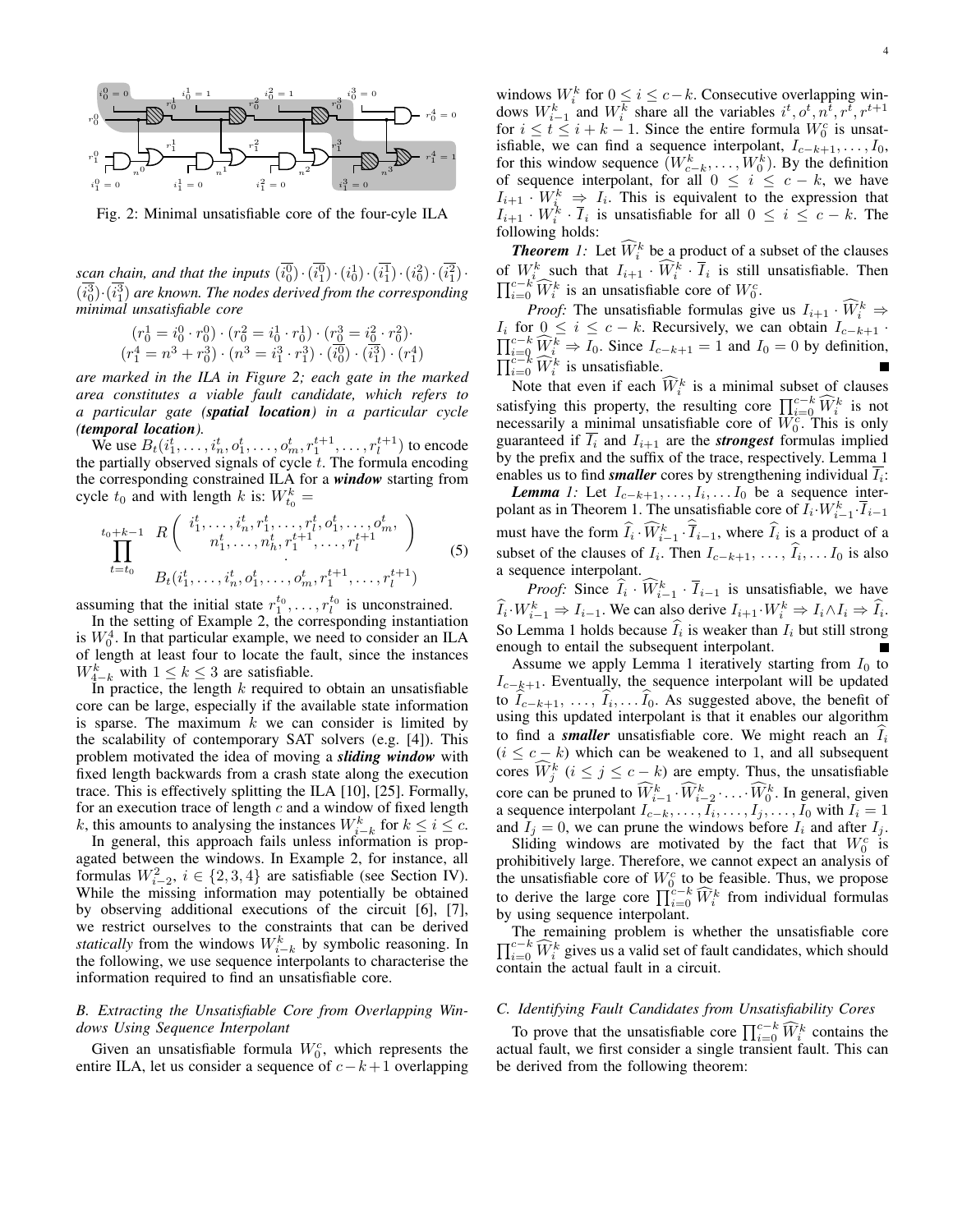*Theorem 2:* Given a *single transient fault*, which is only stimulated in one cycle, there is a  $\widehat{W}_i^k$  which contains the fault in that cycle.

*Proof:*  $\prod_{i=0}^{c-k} \widehat{W}_i^k$  is a superset of a minimal unsatisfiable core U. The single fault in the particular cycle must be in U [21]. Thus, the fault is also in  $\prod_{i=0}^{c-k} \widehat{W}_i^k$ .

If there are *multiple transient faults*, we might only identify a subset of these faults. The unsatisfiable core contains at least one of the transient faults at the cycle when it is stimulated. The reason is that  $\prod_{i=0}^{c-k} \widehat{W}_i^k$  might not reflect all conflicts present in  $W_0^c$  [17],  $\overline{[21]}$ , [11]. For the permanent fault model, we only need to consider spatial localization. Given a *single permanent fault* (e.g. stuck-at fault), it can be regarded as multiple transient faults across the execution trace. Thus the faulty gate is included in the unsatisfiable core. For *multiple permanent faults*, our approach can guarantee that at least one faulty gate is included in the core.

## IV. INTERPOLANTS FROM BACKBONES

Section III proves that a sequence interpolant for sliding windows can be used to identify fault candidates. In this section, we show how the sequence interpolant can be constructed using backbones. Our algorithm is first illustrated in examples and then by the pseudo code in Algorithm 1.

Theorem 1 in Section III-B is based on a sequence interpolant for a partition of  $W_0^c$ . The construction of sequence interpolants is typically based on a refutation proof of  $W_0^c$ . Bayless *et al.* [3] recently presented an approach which enables processing the partitions individually by separate SAT solvers, but requires the windows to be repeatedly revisited to propagate conflict clauses. Both techniques are at odds with our assumption that  $W_0^c$  is prohibitively large.

Zhu *et al.* [25] present preliminary work which uses propositional backbones to propagate information from the suffix to earlier cycles of  $\hat{W}_0^c$ . Their work focuses on detecting unsatisfiability and extracting fault candidates from a single window. In the following, we show that backbones can be used to derive interpolants. Consequently, the key concepts presented in Section III can be applied to compute fault candidates for the entire execution trace.

Our algorithm is composed of two phases. In the first *inconsistency-detection phase (ID phase)*, the sliding window moves from the crash state towards the beginning state (illustrated in Example 3). In the second *fault-localization phase (FL phase)*, the sliding window moves in the reverse direction towards the crash state (illustrated in Example 4).

*Example 3: We continue working in the setting of Example 2 in Figure 3a. As we are in the ID phase, the sliding window moves from right to left. Given the final state*  $(r_0^{t+4}) \cdot (r_1^{t+4})$  and the input signals  $(i_0^2) \cdot (\overline{i_1^2}) \cdot (\overline{i_0^3}) \cdot (\overline{i_1^3})$ *for the window* W<sup>2</sup> 2 *, a SAT-based algorithm [8] yields the* backbone  $I_2 \stackrel{\text{def}}{=} r_0^2 \cdot r_0^3 \cdot r_1^3$ . Similarly, from  $I_2 \cdot W_1^2$  with *inputs*  $i_0^1 \cdot i_1^1 \cdot i_0^2 \cdot i_1^2$  *we derive*  $I_1 \stackrel{\text{def}}{=} r_0^1 \cdot r_0^2 \cdot r_1^2$ *. Finally, we*  $o$ btain the unsatisfiable instance  $I_1 \cdot \check{W}^2_0$ . This unsatisfiable *instance indicates the inconsistency between the golden gatelevel design and the faulty circuit's behavior.*



(a) Fault localisation with backbones





Fig. 3: Fault localisation with sliding windows

It is easy to see that the backbone sequence  $(1, I_2, I_1, 0)$ is exactly a sequence interpolant for  $(W_2^2, W_1^2, W_0^2)$  in Example 3. The backbones contain only literals that are shared between windows. Non-shared literals can be safely dropped, since they do not propagate information. Recall that the most exact information that can be propagated from  $W_i^k$  to  $W_{i-1}^k$ is the pre-image of  $I_{i+1} \cdot W_i^k$ . Backbones can be understood as an abstract domain of limited expressiveness.

Zhu *et al.*'s technique [25] stops after this ID phase and only derives a single faulty gate  $g_1$  from  $W_0^2 \cdot I_1$  and misses the actual faulty gate  $g_3$ . Thus, it fails to locate the general type fault introduced in Figure 3a, since their propagation technique ignores the fact that the fault may occur in window  $W_1^2$  or  $\hat{W}_2^2$ . The FL phase in our algorithm can rectify this by analyzing the remaining windows.

In our algorithm, we continue searching for fault candidates in  $W_1^2$  and  $W_2^2$ , by moving the sliding window from left to right towards the crash state. Example 4 shows this FL phase:

*Example 4: In the setting of Example 3, an unsatisfiable core is obtained in* W<sup>2</sup> <sup>0</sup> *as shown in Figure 3a as the grey* box. Since only  $r_0^1$  of  $I_1$  exists in this core, we can update  $I_1 = r_0^1 \cdot r_0^2 \cdot r_1^2$  to  $\hat{I}_1 = r_0^1$  as suggested in Lemma 1. We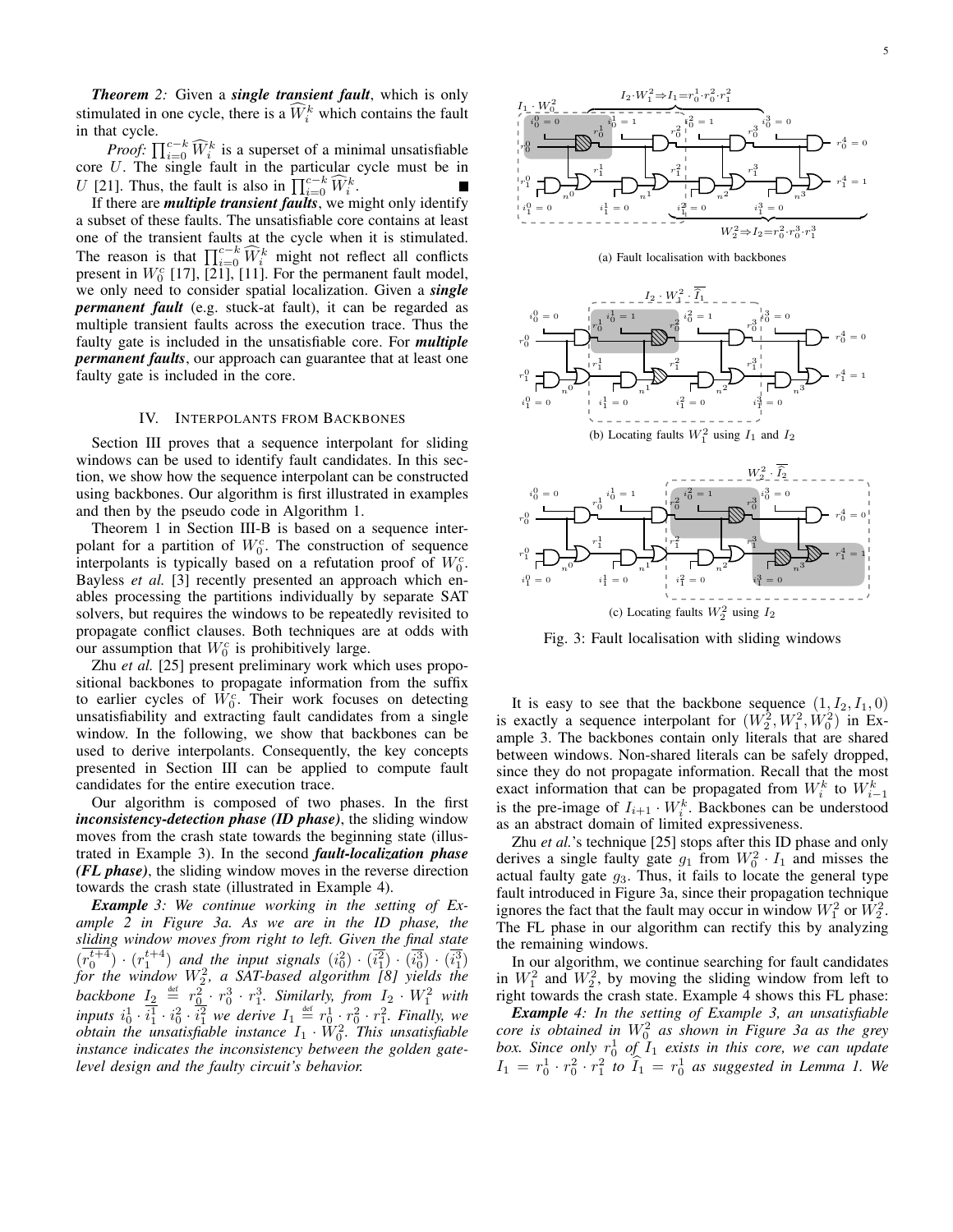*proceed to analyse*  $I_2 \cdot W_1^2 \cdot \hat{I}_1$ , where  $I_2 = (r_0^2 \cdot r_0^3 \cdot r_1^3)$ .<br>*Interimals this many determines* the externio  $W_2^2$  through Intuitively, this query determines the gates in  $\breve{W}_{1}^{2}$  through which the corrupted value  $r_0^1$  can propagate. The resulting *minimal core is indicated in Figure 3b as a grey box with one AND gate. Again, by applying Lemma 1, I<sub>2</sub> is updated to*  $\widehat{I}_2 = r_0^2$ , since only  $\frac{r_0^2}{\Delta}$  exists in the core. The final window  $W_2^2$ *is inconsistent with*  $\hat{I}_2$  *and further yields the core from*  $\hat{I}_2 \cdot W_2^2$ *in Figure 3c. Finally, the sequence interpolant is updated to*  $(1, I_2, I_1, 0)$ *. We can see that the three cores in Figure 3 can be linked together to form the same core illustrated in Figure 2. This is consistent with Theorem 1.*

The sequence interpolant algorithm is shown as the pseudo code in Algorithm 1. The entire flow contains both the ID phase (lines 7-21) and the FL phase (lines 22-35). When a faulty chip reaches a crash state, we are able to record a partial observable history leading to this crash state. The length of this observable trace is limited by the on-chip trace buffers' size and is defined as  $traceLength$  in the algorithm. The input  $W<sup>k</sup>$  is a vector of size-k windows, each of which contains observable information from the trace history and is defined as Formula 1. The global variables  $I$  and  $C$  are two vector structures for the sequence interpolants and unsatisfiable cores respectively. They are initially empty and their indices are indicated as subscripts.

In the ID phase, t decreases in each iteration. The  $isSAT()$ subroutine checks whether window  $W_t^k$ , when constrained by  $I_{t+1}$ , is a satisfiable instance. Given that the instance is satisfiable, the subroutine  $ComputeBackbone()$  returns the backbone  $I_t$  for the formula  $I_{t+1} \cdot W_t^k$ . The ID phase ends when an inconsistent window is encountered. Consequently, a 0 interpolant value is derived at the end. If the IL phase fails to detect any inconsistency within the trace of traceLength cycles, it stops. The completeness of inconsistency detection is not guaranteed in this work, as clarified in Section I.

In the FL phase,  $t$  increases in each iteration. The subroutine  $ComputeUnsatCore()$  computes the unsatisfiable core  $C_t$  for window  $W_t^k$ , under the constraint given by  $I_{t+1}$  and clause  $\overline{I_t}$ . The clause  $\overline{I_t}$  is crucial for this routine because without it the instance will not be unsatisfiable. The  $UpdateItps()$ subroutine updates the interpolant  $I_{t+1}$  by intersecting it with  $C_t$ . Note that if there is no intersection between them,  $I_{t+1}$ will be updated to 1, which indicates an end to the FL phase.

Finally, the *Merge* subroutine is used to obtain the final unsatisfiable core (fault candidates) by linking unsatisfiable cores between window at cycles  $flPhaseStart$  and  $flPhaseEnd$ . It also removes all the interpolants from the cores. When the algorithm finishes, both 0 and 1 are derived in the sequence interpolant. Thus, the length of the merged core is pruned to be only a fraction of the length traceLength, as discussed in Section III-B.

## V. EXPERIMENTAL EVALUATION

We selected 20 circuit benchmarks in AIG netlist format<sup>1</sup>:

• 2 circuits from *Opencores.org*<sup>2</sup> : *68HC05* and *8051* microcontroller.

**Input:**  $W^k$ : a vector of windows with size k. Input: traceLength: The length of trace history **Output:**  $FC$ : Final UNSAT core to return 1: /\* Global Variables \*/ 2:  $I:$  a vector of sequence interpolants, initially empty 3: C: a vector of UNSAT cores, initially empty 4:  $crashWindow \leftarrow traceLength - k$ 5:  $t \leftarrow crashWindow$ 6:  $/*$  ID phase starts here, with decreasing  $t.$  \*/ 7:  $I_t \leftarrow 1$ 8: while true do 9: if  $t < 0$  then 10: /\* Inconsistency detection fails \*/ 11:  $return \ fail$ 12: **else if** is  $SAT(W_t^k, I_{t+1})$  then 13: /\* The window is SAT. Save its backbone \*/ 14:  $I_t \leftarrow \text{ComputeBackbone}(W_t^k, I_{t+1})$ 15: else 16: /\* The window is UNSAT. Inconsistency found \*/ 17:  $I_t \leftarrow 0$ 18: break 19: end if 20:  $t \leftarrow t - 1$ 21: end while 22:  $/*$  FL phase starts here, with increasing  $t$  \*/ 23:  $flPhaseStart \leftarrow t$ 24: while  $t \leq crashWindow$  do 25: if  $I_t = 1$  then 26: break

- 27: end if
- 28: /\* Obtain UNSAT core from interpolants \*/
- 29:  $C_t \leftarrow \text{ComputeCore}(W_t^k, I_{t+1}, \overline{I_t})$
- 30: /\* update the interpolant \*/
- 31: UpdateItps( $I_{t+1}$ ,  $C_t$ )
- 32:  $t = t + 1$
- 33: end while
- 34:  $flPhaseEnd \leftarrow t$
- 35: /\* Obtain fault candidates by linking the UNSAT cores \*/
- 36:  $FC = \text{Merge}(C, I, flPhaseStart, flPhaseEnd)$
- 37: return  $FC$ 
	- 5 circuits from *ITC*'99 benchmarks<sup>3</sup>: *b12*, *b14*, *b15*, *b17*, *b22*. They are chosen among the 22 benchmarks due to their larger circuit size and AIG format availability.
	- 13 other circuits from  $HWMCC'10<sup>4</sup>$  benchmarks. They include the largest circuits from *HWMCC'10* benchmarks, e.g. *bjrb07amba10andenv* and *neclaftp*, as well as a variety of other randomly chosen circuits to diversify our benchmark set.

The designs listed above constitute the golden models in our experiments. We evaluate our methodology by injecting stuck-at-faults into these designs to create 20 faulty netlists.

<sup>1</sup>http://fmv.jku.at/aiger/FORMAT <sup>2</sup>http://opencores.org/projects

<sup>3</sup>http://www.cad.polito.it/downloads/tools/itc99.html

<sup>4</sup>http://fmv.jku.at/hwmcc10/benchmarks.html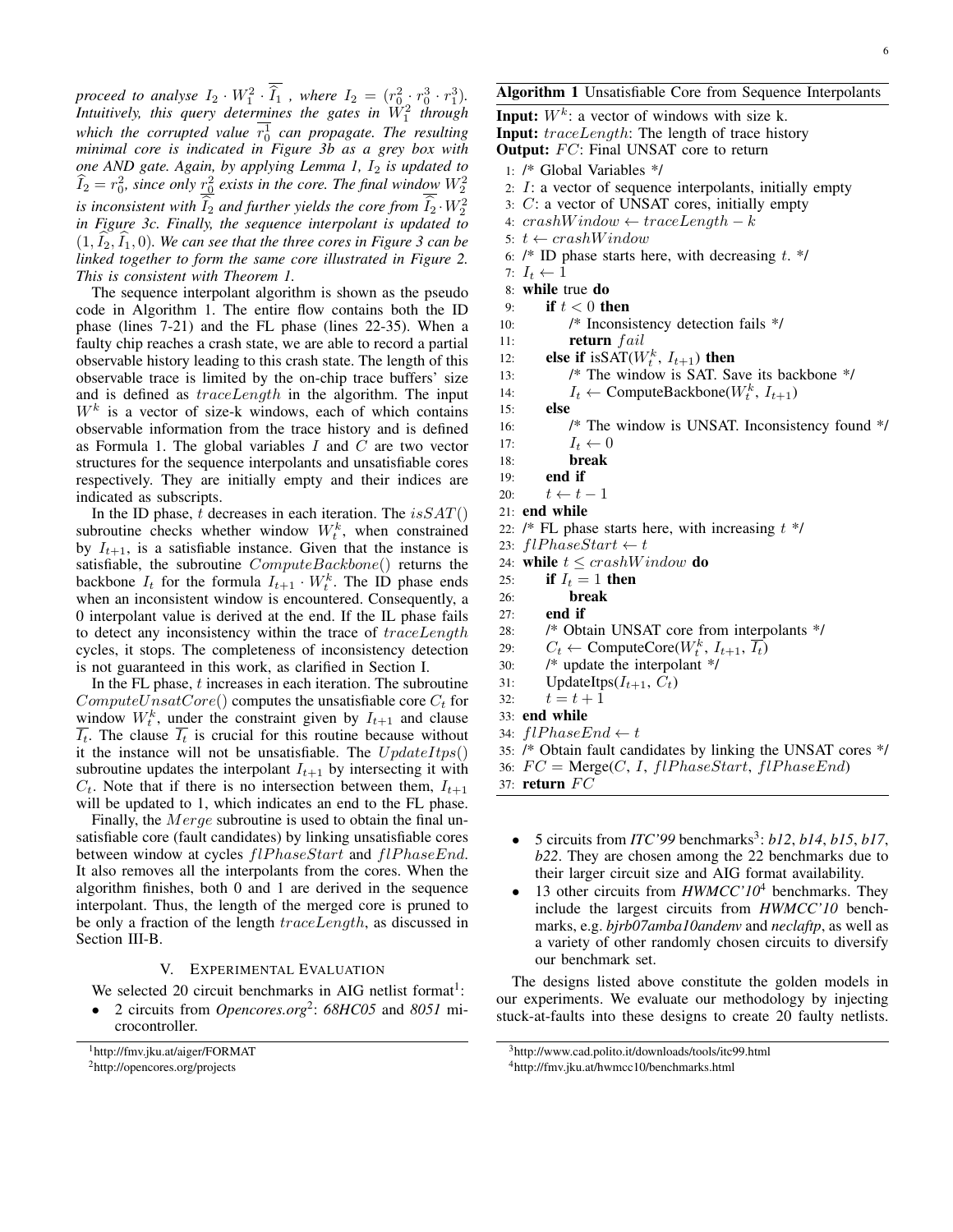We chose stuck-at faults because they are well understood and commonly used to evaluate fault diagnosis algorithms [19][20]. However, our methodology, which analyzes the consistency in a chip's execution trace, is not limited to permanent faults or any other specific fault model, as described in Section I.

We used *PicoSAT-v951* [4] as the underlying SAT solver for computing backbones, interpolants and unsatisfiable cores as explained in Section IV. When the resulting cores are merged, the resulting core provides both *temporal* as well as *spatial* locations for the fault candidates. The time-frames spanned by the core indicate possible temporal locations of the fault, while all gates covered by the core indicate the spatial locations.

The experiment is composed of two parts:

- In the first part, we make no assumption that we know the type of the fault. They maybe either transient or permanent, single or multiple. For such a general fault, our algorithm is able to report both the spatial and temporal location of the fault (for single faults) or at least one of the faults (for multiple faults). This diagnosis is used when the type of the fault is not available.
- In the second experiment, we presume knowledge of the fact that there exists a single permanent fault in the circuit. By this assumption, we are able to increase the accuracy of the spatial localization. The temporal information is irrelevant for permanent faults.

For the entire experiment, we fixed the following parameters: 1. Besides the full execution information obtained from inputs and outputs, 5% of the intermediate latches (randomly selected) as well as the full final state are observable (by means of trace buffers of 1000 cycles and a scan chain). 2. We fixed the sliding window size to 4 cycles. Optimizing the sliding window size [25] and trace buffer selection [24] can improve the efficacy of our work, but is orthogonal to our approach.

#### *A. Localizing Fault Candidates without Assuming Fault Model*

For each of the 20 faulty netlists, we did the following: 1. The circuit design is simulated with random inputs for 10 thousand cycles or until it crashes, whichever comes later; 2. In this simulation, several crash states can occur. One crash state is randomly selected from this error trace; 3. Starting from this random crash state, we run Algorithm 1.

Table I illustrates the spatial and temporal fault localization results for the general faults. Each row in the table indicates a different faulty benchmark circuit. The second column shows the number of gates of each netlist. The third column gives the number of suspected gates (spatial locations for fault candidates) identified by our algorithm. The numbers in parentheses are not relevant at this point and will be introduced later in Section V-B. Our algorithm is able to reduce the number of suspected gates dramatically, with an average reduction rate of 93.9%, as shown in column 4. While columns 3– 4 give the spatial localization result, column 5 provides the temporal locations of fault candidates. Our algorithm identifies a small portion (4–24 cycles) of the entire execution trace as temporal fault locations. This is consistent with Section III-B, where it is proved that the sequence interpolant can be used to prune the error trace. We verified that the faulty gate is

| Circuit Name       | No.<br>of<br>Gates | Suspected<br>Faulty<br>Gates | Reduction<br>Rate<br>(%) | Fault<br>Cycles | Runtime        |
|--------------------|--------------------|------------------------------|--------------------------|-----------------|----------------|
| itc99 b12          | 1002               | 240                          | 76.0                     | 6               | 19s            |
| viscoherencep3     | 1610               | 63                           | 96.1                     | 4               | 4s             |
| bobsmi2c           | 1821               | 34                           | 98.1                     | 6               | 6s             |
| eijkbs3271         | 2229               | 280                          | 87.4                     | $\overline{7}$  | $2m$ 13s       |
| bj08vsar12         | 4266               | 148                          | 96.5                     | 24              | $2m$ 48s       |
| itc99 b14          | 4749               | 533                          | 88.8                     | 5               | 3m 36s         |
| 68hc05             | 5991               | 119                          | 98.0                     | 6               | $1m$ 59s       |
| pdtvisvsa16a12     | 6261               | 68                           | 98.9                     | $\overline{4}$  | 24s            |
| pdtvisvsa16a27     | 6291               | 116                          | 98.2                     | 6               | $1m$ 13s       |
| pdtswysam4x8p0     | 6376               | 733                          | 88.5                     | 12              | $29m$ $30s$    |
| itc99 b15          | 9068               | 712                          | 92.1                     | 9               | $13m$ 42s      |
| bobsynthetic       | 12541              | 142                          | 98.9                     | 4               | 4 <sub>m</sub> |
| $itc99$ $b22$      | 19017              | 211                          | 98.9                     | $\overline{4}$  | $6m$ 12s       |
| bobaesdinydmit     | 21650              | 2842                         | 86.9                     | $\overline{4}$  | 133m 49s       |
| 8051               | 23600              | 1192                         | 94.9                     | $\overline{7}$  | 103m 51s       |
| itc99 b17          | 28101              | 178 (81)                     | 99.4                     | 8               | 20m 59s        |
| bobsmmem           | 30920              | 91 (9)                       | 99.7                     | 4               | $3m$ 30s       |
| bjrb07amba6andenv  | 35272              | 5538 (203)                   | 84.3                     | $\overline{7}$  | $911m$ 5s      |
| neclaftp1001       | 63383              | 274 (265)                    | 99.6                     | 4               | $65m$ 5s       |
| bjrb07amba10andenv | 98004              | 2372 (489)                   | 97.6                     | 9               | 829m 37s       |
| AVG                |                    |                              | 93.9                     |                 |                |

excited at least once within the identified cycles, which is proved in Section III-C. The last column lists the running time for localizing fault candidates on a workstation with an Intel Xeon 3.2 GHz CPU with 16 GB RAM. The running time and space of our algorithm is dominated by the window-size. Our algorithm can be scaled for large circuits with long error traces, as long as each window can be handled by the workstation. Furthermore, one may tailor the window size for individual circuits, although it is fixed to be 4 in our experiment.

#### *B. Localizing Fault Candidates for a Single Permanent Fault*

Consider the case where we assume a single permanent fault. Multiple error traces can be used to further advantage in this context. Since the fault is permanent, it explains the faulty behavior for every error trace. By taking the intersection of the fault candidates from every trace, we can obtain a more accurate spatial localization result. While our methodology is applicable to both transient as well as permanent faults, we can provide more accurate spatial locations for permanent faults, since this scenario allows us to combine the information obtained from multiple test runs.

In our experiment, we picked the 5 largest circuits from the 20 benchmarks, which are injected with single permanent faults. They are diagnosed using six random error traces. Each error trace is analyzed by our algorithm to obtain a set of fault candidates, which we project to the original circuit using  $\nu$  (See Section II-A). The assumption that there is a single permanent fault ensures that each resulting set of fault candidates contains the actual fault. Therefore, intersecting the sets of fault candidates results in a smaller set which is still guaranteed to contain the actual fault.

Figure 4 indicates the reduction rate of spatial fault candidates by analysing multiple traces. The number of fault candidates decreases as the number of error traces used for